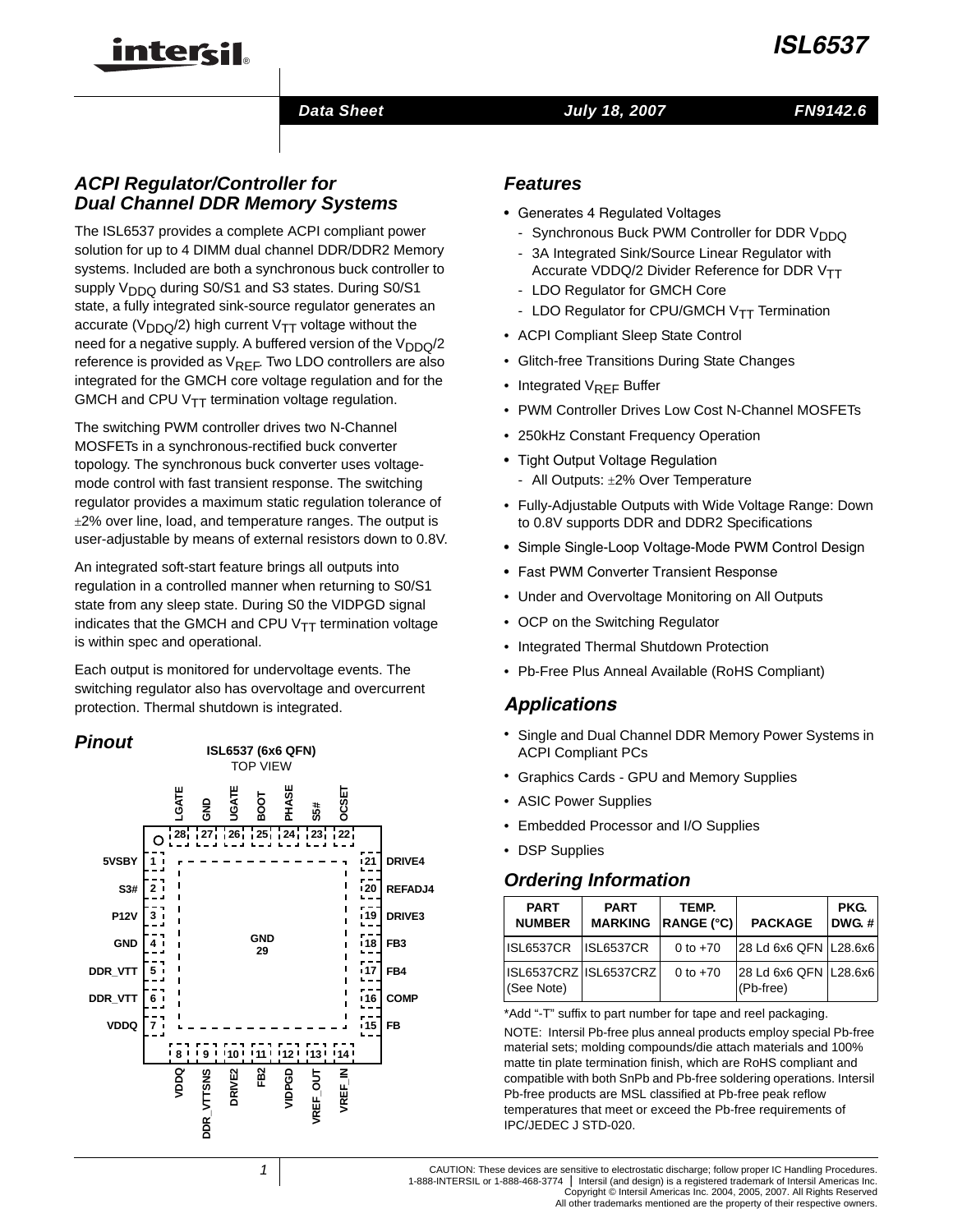*Block Diagram*

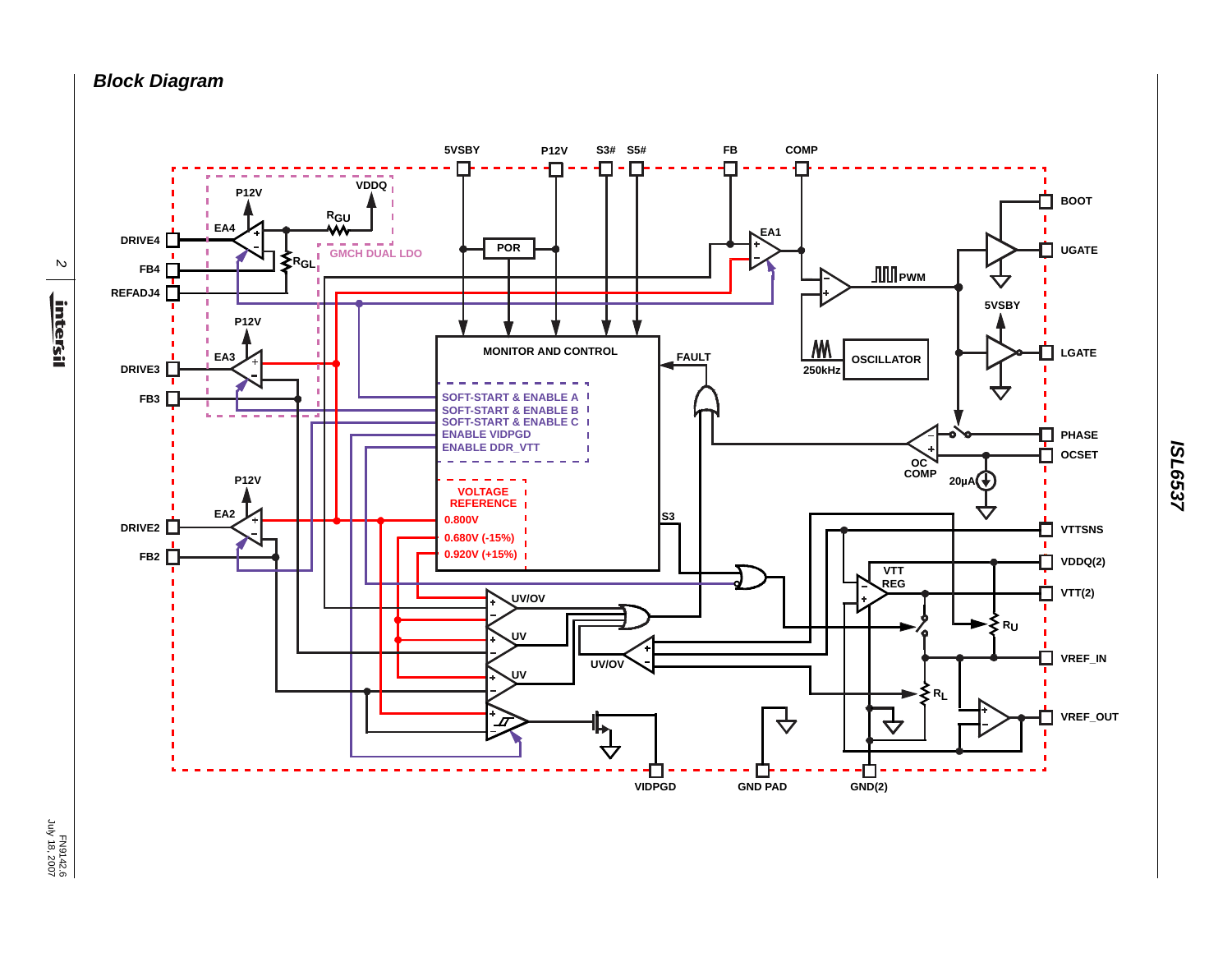*Simplified Power System Diagram*





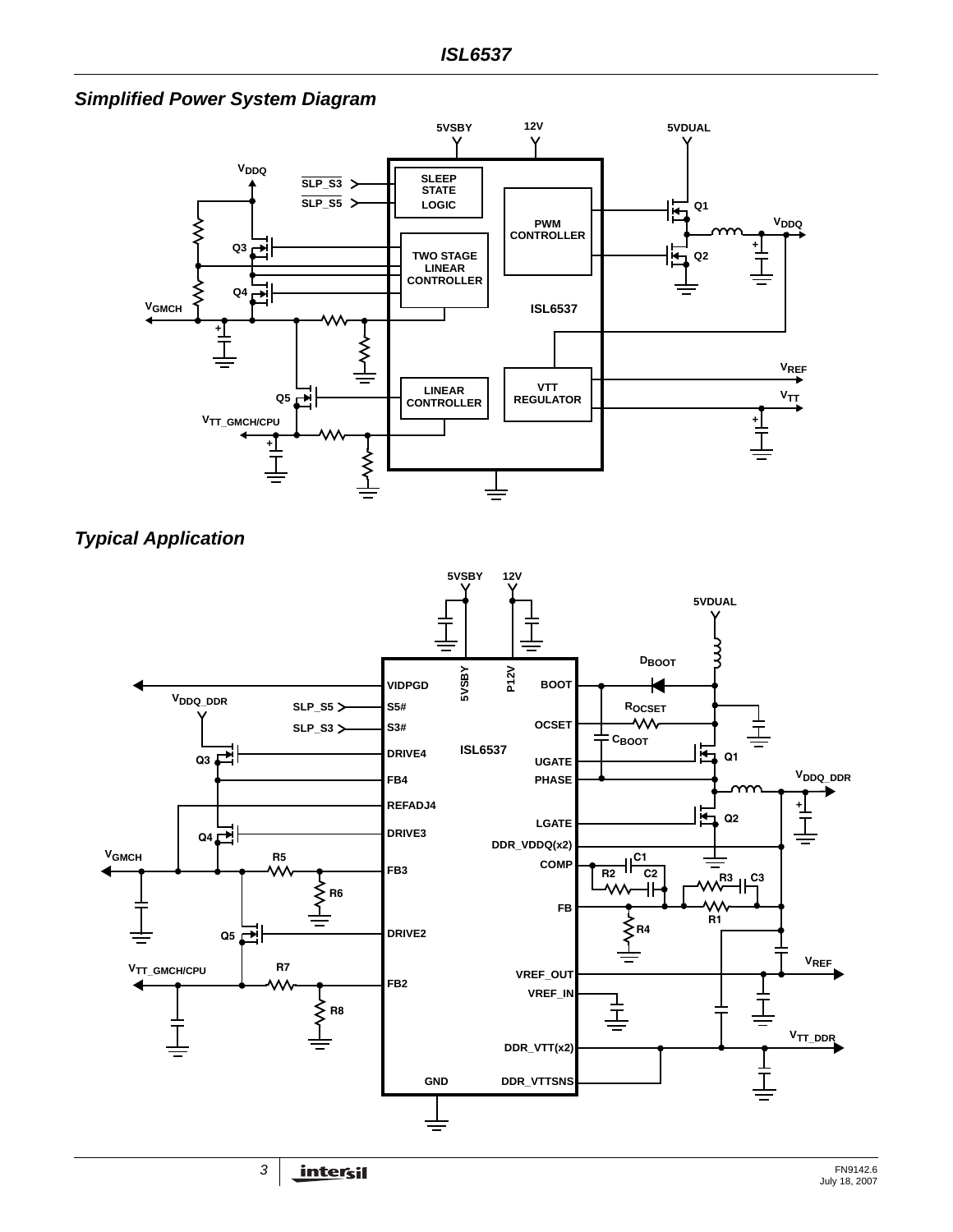#### Absolute Maximum Ratings **Thermal Information**

| 5VSBYGND - 0.3V to +7V                                                        |                                |
|-------------------------------------------------------------------------------|--------------------------------|
|                                                                               |                                |
|                                                                               |                                |
| Upper Driver Supply Voltage, V <sub>BOOT</sub> - V <sub>PHASE</sub> 7.0V (DC) |                                |
|                                                                               | 8.0V (<10ns Pulse Width, 10uJ) |
|                                                                               |                                |
|                                                                               |                                |

#### **Recommended Operating Conditions**

| Ambient Temperature Range 0°C to +70°C   |  |
|------------------------------------------|--|
| Junction Temperature Range 0°C to +125°C |  |

| <b>Thermal Resistance</b>                              |      | $\theta_{JA}$ (°C/W) $\theta_{JC}$ (°C/W) |
|--------------------------------------------------------|------|-------------------------------------------|
| $QFN$ Package (Notes 1, 2) $\ldots \ldots$             | - 32 |                                           |
| Maximum Junction Temperature (Plastic Package)  +150°C |      |                                           |
| Maximum Storage Temperature Range -65°C to +150°C      |      |                                           |
| Pb-free reflow profile see link below                  |      |                                           |
| http://www.intersil.com/pbfree/Pb-FreeReflow.asp       |      |                                           |

*CAUTION: Do not operate at or near the maximum ratings listed for extended periods of time. Exposure to such conditions may adversely impact product reliability and result in failures not covered by warranty.*

#### NOTES:

- 1.  $\theta_{JA}$  is measured in free air with the component mounted on a high effective thermal conductivity test board with "direct attach" features. See Tech Brief TB379.
- 2. For  $\theta_{\text{JC}}$ , the "case temp" location is the center of the exposed metal pad on the package underside.

**Electrical Specifications** Recommended Operating Conditions, Unless Otherwise Noted. Refer to Block and Simplified Power System Diagrams and Typical Application Schematics

| <b>PARAMETER</b>                                | <b>SYMBOL</b>          | <b>TEST CONDITIONS</b>                       | <b>MIN</b>     | <b>TYP</b>               | <b>MAX</b>     | <b>UNITS</b> |
|-------------------------------------------------|------------------------|----------------------------------------------|----------------|--------------------------|----------------|--------------|
| <b>5VSBY SUPPLY CURRENT</b>                     |                        |                                              |                |                          |                |              |
| Nominal Supply Current                          | $\overline{ICC_S0}$    | S3# and S5# HIGH, UGATE/LGATE Open           | 5.50           | 7.00                     | 8.00           | mA           |
|                                                 | $ICC$ _S5              | S5# LOW, S3# Don't Care, UGATE/LGATE<br>Open | $\blacksquare$ | 700                      | 850            | μA           |
| <b>POWER-ON RESET</b>                           |                        |                                              |                |                          |                |              |
| Rising 5VSBY POR Threshold                      |                        |                                              | 4.10           | $\blacksquare$           | 4.45           | $\vee$       |
| Falling 5VSBY POR Threshold                     |                        |                                              | 3.60           | $\blacksquare$           | 3.95           | V            |
| Rising P12V POR Threshold                       |                        |                                              | 10.0           | $\blacksquare$           | 10.5           | V            |
| Falling P12V POR Threshold                      |                        |                                              | 8.80           | $\blacksquare$           | 9.75           | $\vee$       |
| <b>OSCILLATOR AND SOFT-START</b>                |                        |                                              |                |                          |                |              |
| <b>PWM Frequency</b>                            | fosc                   |                                              | 220            | 250                      | 280            | kHz          |
| Ramp Amplitude                                  | $\Delta\rm{V_{OSC}}$   |                                              | L,             | 1.5                      | ä,             | V            |
| Soft-Start Interval                             | $t_{SS}$               |                                              | 6.5            | 8.2                      | 9.5            | ms           |
| <b>REFERENCE VOLTAGE</b>                        |                        |                                              |                |                          |                |              |
| Reference Voltage                               | <b>V<sub>REF</sub></b> |                                              | L,             | 0.800                    | $\blacksquare$ | $\vee$       |
| <b>System Accuracy</b>                          |                        |                                              | $-2.0$         | $\blacksquare$           | $+2.0$         | %            |
| V <sub>DDQ</sub> PWM CONTROLLER ERROR AMPLIFIER |                        |                                              |                |                          |                |              |
| DC Gain                                         |                        | (Note 3)                                     | L,             | 80                       | ä,             | dB           |
| Gain-Bandwidth Product                          | <b>GBWP</b>            | (Note 3)                                     | 15             | $\overline{a}$           |                | <b>MHz</b>   |
| <b>Slew Rate</b>                                | <b>SR</b>              | (Note 3)                                     | $\blacksquare$ | 6                        | $\blacksquare$ | $V/\mu s$    |
| CONTROL I/O (S3# and S5#)                       |                        |                                              |                |                          |                |              |
| Low Level Input Threshold                       |                        |                                              | 0.75           | $\blacksquare$           | ÷,             | V            |
| High Level Input Threshold                      |                        |                                              | $\blacksquare$ | $\overline{\phantom{a}}$ | 2.2            | $\vee$       |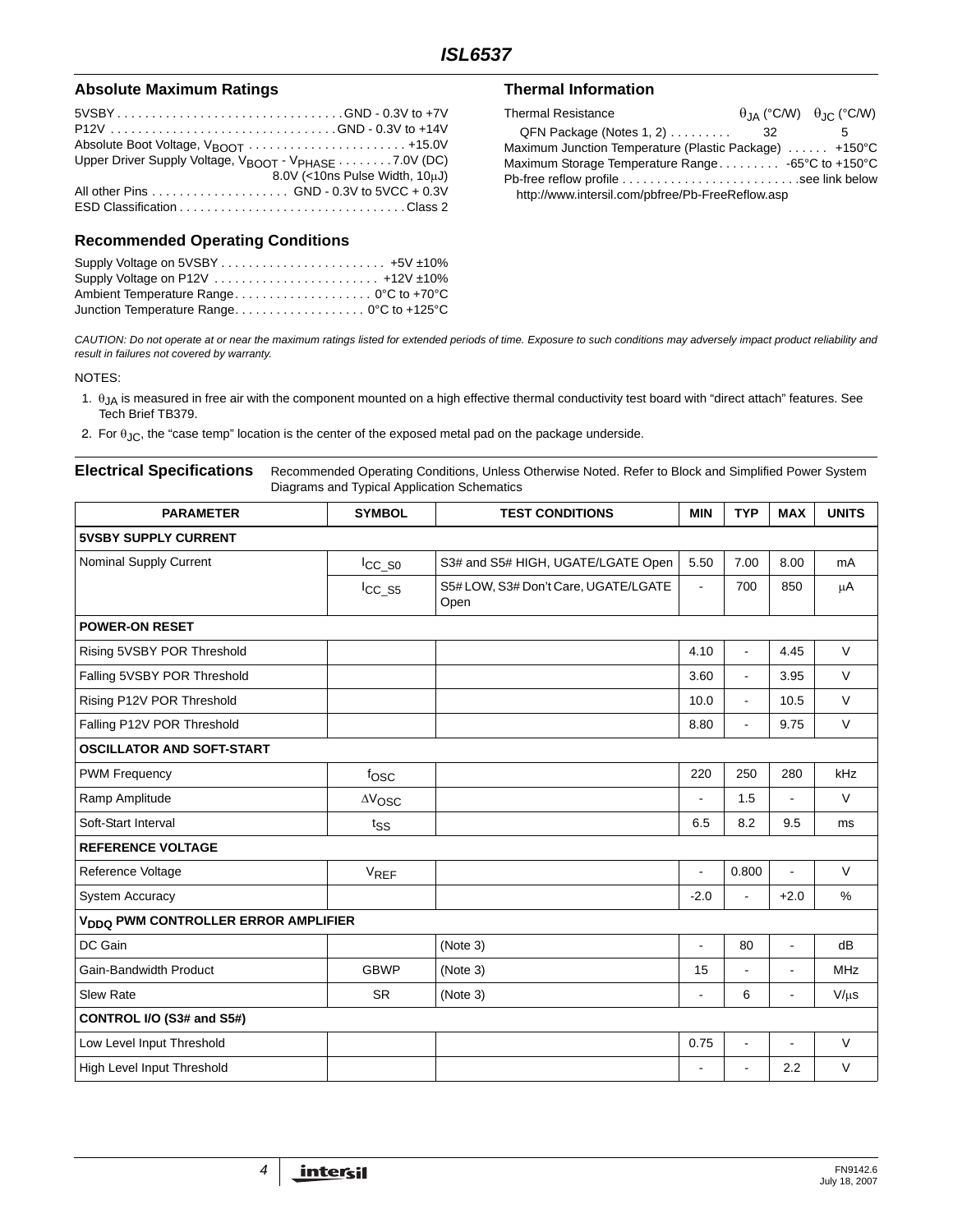### *ISL6537*

#### **Electrical Specifications** Recommended Operating Conditions, Unless Otherwise Noted. Refer to Block and Simplified Power System Diagrams and Typical Application Schematics **(Continued)**

| <b>PARAMETER</b>                     | <b>SYMBOL</b>                         | <b>TEST CONDITIONS</b>                                                                                                                    | <b>MIN</b>               | <b>TYP</b>     | <b>MAX</b>               | <b>UNITS</b> |  |  |
|--------------------------------------|---------------------------------------|-------------------------------------------------------------------------------------------------------------------------------------------|--------------------------|----------------|--------------------------|--------------|--|--|
| <b>PWM CONTROLLER GATE DRIVERS</b>   |                                       |                                                                                                                                           |                          |                |                          |              |  |  |
| <b>UGATE and LGATE Source</b>        | <b>I</b> GATE                         |                                                                                                                                           | L,                       | $-0.8$         |                          | A            |  |  |
| <b>UGATE and LGATE Sink</b>          | <b>IGATE</b>                          |                                                                                                                                           |                          | 0.8            | $\overline{a}$           | Α            |  |  |
| <b>VTT REGULATOR</b>                 |                                       |                                                                                                                                           |                          |                |                          |              |  |  |
| Upper Divider Impedance              | $R_U$                                 |                                                                                                                                           | $\overline{a}$           | 2.5            | $\overline{a}$           | $k\Omega$    |  |  |
| Lower Divider Impedance              | $R_L$                                 |                                                                                                                                           | $\overline{a}$           | 2.5            | $\blacksquare$           | $k\Omega$    |  |  |
| VREF_OUT Buffer Source Current       | IVREF_OUT                             |                                                                                                                                           | $\blacksquare$           | $\blacksquare$ | 2                        | mA           |  |  |
| Maximum V <sub>TT</sub> Load Current | VTT_MAX                               | Periodic load applied with 30% duty cycle<br>and 10ms period using<br>ISL6537_6506EVAL1 evaluation board<br>(see Application Note AN1123) | $-3$                     | $\overline{a}$ | 3                        | A            |  |  |
| <b>LINEAR REGULATORS</b>             |                                       |                                                                                                                                           |                          |                |                          |              |  |  |
| DC GAIN                              |                                       | (Note 3)                                                                                                                                  | $\overline{a}$           | 80             | $\overline{a}$           | dB           |  |  |
| <b>Gain Bandwidth Product</b>        | <b>GBWP</b>                           | (Note 3)                                                                                                                                  | 15                       | $\frac{1}{2}$  | ÷,                       | <b>MHz</b>   |  |  |
| <b>Slew Rate</b>                     | <b>SR</b>                             | (Note 3)                                                                                                                                  |                          | 6              |                          | $V/\mu s$    |  |  |
| DRIVEn High Output Voltage           |                                       | DRIVEn unloaded                                                                                                                           | 9.75                     | 10.0           | ÷,                       | V            |  |  |
| <b>DRIVEn Low Output Voltage</b>     |                                       |                                                                                                                                           | $\blacksquare$           | 0.16           | 0.50                     | V            |  |  |
| DRIVEn High Output Source Current    |                                       | $V_{FB} = 770$ mV; $V_{DRIVEn} = 0V$                                                                                                      | $\overline{a}$           | 1.7            |                          | mA           |  |  |
| DRIVEn Low Output Sink Current       |                                       | $V_{FB} = 830$ mV; $V_{DRIVEn} = 10V$                                                                                                     | $\overline{a}$           | 1.2            | $\overline{a}$           | mA           |  |  |
| <b>VIDPGD</b>                        |                                       |                                                                                                                                           |                          |                |                          |              |  |  |
| VTT_GMCH/CPU Rising Threshold        |                                       | S <sub>0</sub>                                                                                                                            | 0.725                    | 0.74           |                          | $\vee$       |  |  |
| VTT_GMCH/CPU Falling Threshold       |                                       | S <sub>0</sub>                                                                                                                            |                          | 0.70           | 0.715                    | $\vee$       |  |  |
| <b>PROTECTION</b>                    |                                       |                                                                                                                                           |                          |                |                          |              |  |  |
| <b>OCSET Current Source</b>          | <b>locsET</b>                         |                                                                                                                                           | 18                       | 20             | 22                       | μA           |  |  |
| V <sub>TT DDR</sub> Current Limit    |                                       | (Note 3)                                                                                                                                  | $-3.3$                   | $\overline{a}$ | 3.3                      | A            |  |  |
| V <sub>DDQ</sub> OV Level            | VFB <sup>/V</sup> REF                 | S0/S3                                                                                                                                     | $\overline{\phantom{a}}$ | 115            | $\overline{\phantom{a}}$ | %            |  |  |
| V <sub>DDQ</sub> UV Level            | VFB <sup>/V</sup> REF                 | S0/S3                                                                                                                                     | L,                       | 75             | $\overline{a}$           | %            |  |  |
| V <sub>TT_DDR</sub> OV Level         | VTT/VVREF_IN                          | S <sub>0</sub>                                                                                                                            | $\blacksquare$           | 115            | $\blacksquare$           | %            |  |  |
| V <sub>TT DDR</sub> UV Level         | V <sub>TT</sub> /V <sub>VREF</sub> IN | S <sub>0</sub>                                                                                                                            | $\blacksquare$           | 85             | $\overline{a}$           | %            |  |  |
| V <sub>GMCH</sub> UV Level           | VFB4 <sup>/V</sup> REF                | S <sub>0</sub>                                                                                                                            | $\overline{a}$           | 75             | $\overline{a}$           | %            |  |  |
| VTT GMCH/CPU UV Level                | VFB2 <sup>/V</sup> REF                | S <sub>0</sub>                                                                                                                            | $\blacksquare$           | 75             | $\overline{a}$           | %            |  |  |
| <b>Thermal Shutdown Limit</b>        | T <sub>SD</sub>                       | (Note 3)                                                                                                                                  | $\blacksquare$           | 140            | ÷,                       | $^{\circ}C$  |  |  |

NOTE:

<span id="page-4-0"></span>3. Limits should be considered typical and are not production tested.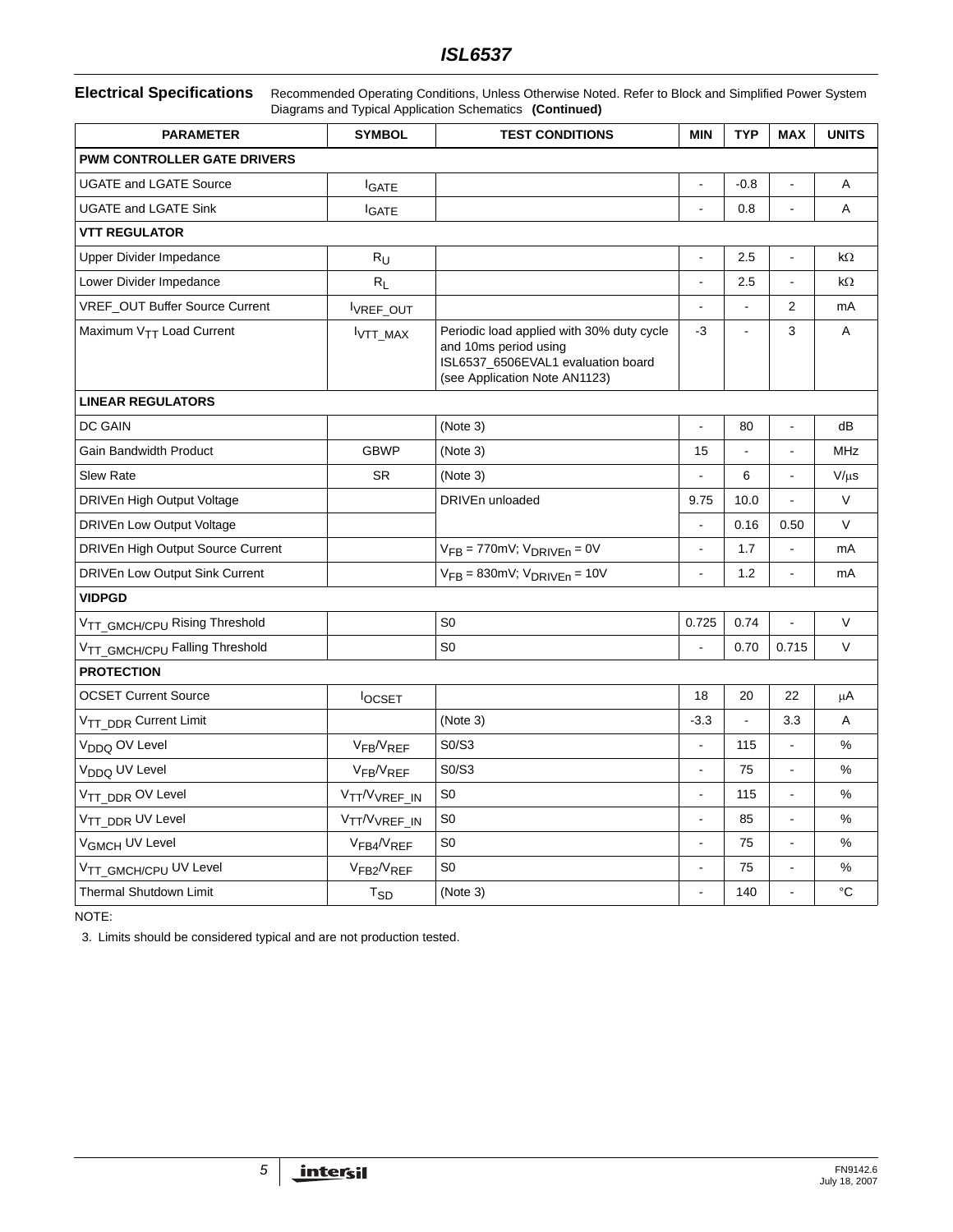# *Functional Pin Description*

## *5VSBY (Pin 1)*

5VSBY is the bias supply of the ISL6537. It is typically connected to the 5V standby rail of an ATX power supply. During S4/S5 sleep states the ISL6537 enters a reduced power mode and draws less than 1mA ( $I_{CC-S5}$ ) from the 5VSBY supply. The supply to 5VSBY should be locally bypassed using a 0.1μF capacitor.

## *P12V (Pin 3)*

The  $V_{TT}$  regulation circuit and the Linear Drivers are powered by P12V. P12V is not required during S3/S4/S5 operation. P12V is typically connected to the +12V rail of an ATX power supply.

## *GND (Pins 4, 27, 29)*

The GND terminals of the ISL6537 provide the return path for the  $V_{TT}$  LDO, and switching MOSFET gate drivers. High ground currents are conducted directly through the exposed paddle of the QFN package which must be electrically connected to the ground plane through a path as low in inductance as possible.

## *UGATE (Pin 26)*

Connect this pin to the upper MOSFET's gate. This pin provides the PWM-controlled gate drive for the upper MOSFET. This pin is also monitored by the adaptive shootthrough protection circuitry to determine when the upper MOSFET has turned off. Do not insert any circuitry between this pin and the gate of the upper MOSFET, as it may interfere with the internal adaptive shoot-through protection circuitry and render it ineffective.

## *LGATE (Pin 28)*

Connect this pin to the lower MOSFET's gate. This pin provides the PWM-controlled gate drive for the lower MOSFET. This pin is also monitored by the adaptive shootthrough protection circuitry to determine when the lower MOSFET has turned off. Do not insert any circuitry between this pin and the gate of the lower MOSFET, as it may interfere with the internal adaptive shoot-through protection circuitry and render it ineffective.

# *FB (Pin 15) and COMP (Pin 16)*

The  $V<sub>DDO</sub>$  switching regulator employs a single voltage control loop. FB is the negative input to the voltage loop error amplifier. The  $V_{DDQ}$  output voltage is set by an external resistor divider connected to FB. With a properly selected divider,  $V_{DDQ}$  can be set to any voltage between the power rail (reduced by converter losses) and the 0.8V reference. Loop compensation is achieved by connecting an AC network across COMP and FB.

The FB pin is also monitored for under and overvoltage events.

## *PHASE (Pin 24)*

Connect this pin to the upper MOSFET's source. This pin is used to monitor the voltage drop across the upper MOSFET for overcurrent protection.

## *OCSET (Pin 22)*

Connect a resistor  $(R_{OCSET})$  from this pin to the drain of the upper MOSFET.  $R_{OCSFT}$ , an internal 20 $\mu$ A current source  $(I_{OCSFT})$ , and the upper MOSFET on-resistance  $(r_{DS(ON)})$ set the converter overcurrent (OC) trip point according to the following equation:

$$
I_{PEAK} = \frac{I_{OCSET} \times R_{OCSET}}{r_{DS(ON)}}
$$
 (EQ. 1)

An overcurrent trip cycles the soft-start function.

#### *VDDQ (Pins 7, 8)*

The VDDQ pins should be connected externally together to the regulated  $V_{\text{DDG}}$  output. During S0/S1 states, the VDDQ pins serve as inputs to the  $V_{TT}$  regulator and to the  $V_{TT}$ Reference precision divider.

#### *DDR\_VTT (Pins 5, 6)*

The DDR\_VTT pins should be connect externally together. During S0/S1 states, the DDR\_VTT pins serve as the outputs of the V<sub>TT</sub> linear regulator. During S3 state, the V<sub>TT</sub> regulator is disabled.

#### *DDR\_VTTSNS (Pin 9)*

VTTSNS is used as the feedback for control of the  $V_{TT}$  linear regulator. Connect this pin to the  $V_{TT}$  output at the physical point of desired regulation.

## *VREF\_OUT (Pin 13)*

VREF\_OUT is a buffered version of  $V_{TT}$  and also acts as the reference voltage for the  $V_{TT}$  linear regulator. It is recommended that a minimum capacitance of  $0.1 \mu$ F is connected between  $V_{\text{DDO}}$  and VREF\_OUT and also between VREF\_OUT and ground for proper operation.

## *VREF\_IN (Pin 14)*

A capacitor, C<sub>SS</sub>, connected between VREF\_IN and ground is required. This capacitor and the parallel combination of the Upper and Lower Divider Impedance  $(R_{U}||R_{V})$ , sets the time constant for the start up ramp when transitioning from S3/S4/S5 to S0/S1/S2.

The minimum value for  $C_{SS}$  can be found through the following equation:

$$
C_{SS} > \frac{C_{VTTOUT} \cdot V_{DDQ}}{10 \cdot 2A \cdot R_U || R_L}
$$
 (Eq. 2)

The calculated capacitance, C<sub>SS</sub>, will charge the output capacitor bank on the  $V_{TT}$  rail in a controlled manner without reaching the current limit of the  $V_{TT}$  LDO.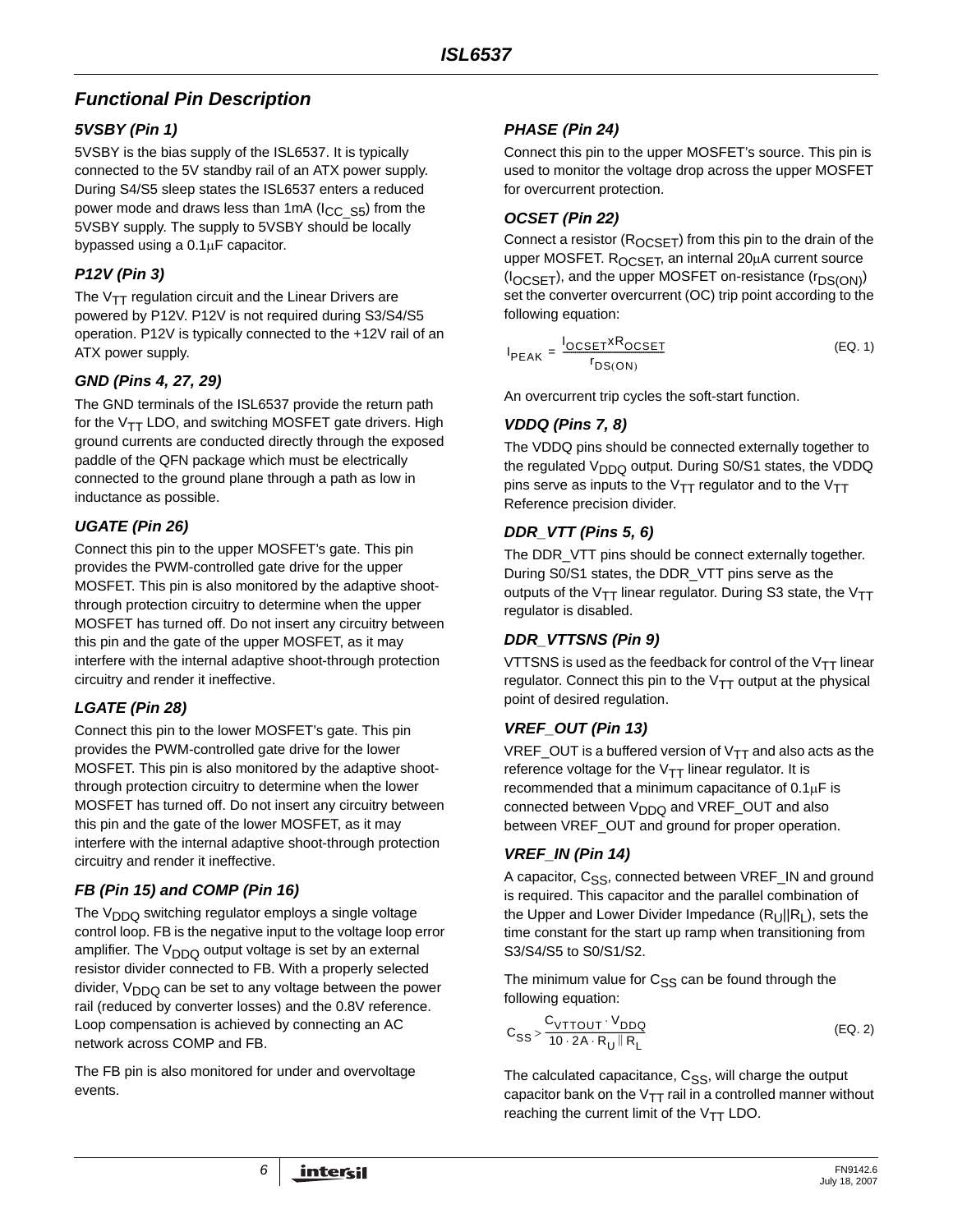## *BOOT (Pin 25)*

This pin provides ground referenced bias voltage to the upper MOSFET driver. A bootstrap circuit is used to create a voltage suitable to drive a logic-level N-channel MOSFET.

## *FB2 (Pin 11)*

Connect the output of the  $V_{TT}$  GMCH/CPU linear regulator to this pin through a properly sized resistor divider. The voltage at this pin is regulated to 0.8V. This pin is monitored for undervoltage events.

## *DRIVE2 (Pin 10)*

This pin provides the gate voltage for the  $V_{TT}$  GMCH/CPU linear regulator pass transistor. Connect this pin to the gate terminal of an external N-Channel MOSFET transistor.

#### *FB3 (Pin 18)*

Connect the output of the lower VGMCH linear regulator to this pin through a properly sized resistor divider. The voltage at this pin is regulated to 0.8V. This pin is monitored for undervoltage events.

#### *DRIVE3 (Pin 19)*

This pin provides the gate voltage for the lower V<sub>GMCH</sub> linear regulator pass transistor. Connect this pin to the gate terminal of an external N-Channel MOSFET transistor.

## *FB4 (Pin 20)*

Connect the output of the upper V<sub>GMCH</sub> linear regulator to this pin. The voltage at this pin is regulated via the RAFADJ4 pin.

#### *DRIVE4 (Pin 21)*

This pin provides the gate voltage for the upper V<sub>GMCH</sub> linear regulator pass transistor. Connect this pin to the gate terminal of an external N-Channel MOSFET transistor.

## *REFADJ4 (Pin 20)*

This pin controls the reference for the upper V<sub>GMCH</sub> linear regulator. To insure that both upper and lower pass transistors dissipate the same power, tie this pin to the VGMCH output rail.

## *VIDPGD (Pin 12)*

The VIDPGD pin is an open-drain logic output that changes to a logic low if the  $V_{TT}$  GMCH/CPU linear regulator is out of regulation in S0/S1/S2 state. VIDPGD will always be low in any state other than S0/S1/S2.

## *S5# (Pin 23)*

This pin accepts the SLP\_S5# sleep state signal.

## *S3# (Pin 2)*

This pin accepts the SLP\_S3# sleep state signal.

# *Functional Description*

#### *Overview*

The ISL6537 provides complete control, drive, protection and ACPI compliance for a regulator powering DDR memory systems and the GMCH core and GMCH/CPU termination rails. It is primarily designed for computer applications powered from an ATX power supply.

A 250kHz Synchronous Buck Regulator with a precision 0.8V reference provides the proper Core voltage to the system memory of the computer. An internal LDO regulator with the ability to both sink and source current and an externally available buffered reference that tracks the  $V<sub>DDQ</sub>$ output by 50% provides the  $V_{TT}$  termination voltage.

A dual stage LDO controller provides the GMCH core voltage. A third LDO controller is included for the regulation of the GMCH/CPU termination rail.

ACPI compliance is realized through the SLP\_S3 and SLP\_S5 sleep signals and through monitoring of the 12V ATX bus.

#### *Initialization*

The ISL6537 automatically initializes upon receipt of input power. Special sequencing of the input supplies is not necessary. The Power-On Reset (POR) function continually monitors the input bias supply voltages. The POR monitors the bias voltage at the 5VSBY and P12V pins. The POR function initiates soft-start operation after the bias supply voltages exceed their POR thresholds.

#### *ACPI State Transitions*

Figure 1 shows how the individual regulators are controlled during all state transitions. All references to timing in this section are in reference to Figure 1.

#### **Cold Start (S4/S5 to S0 Transition)**

At the onset of a mechanical start, time  $t_0$  in Figure 1, the ISL6537 receives its bias voltage from the 5V Standby bus (5VSBY). Once the 5VSBY rail has exceeded the POR threshold, the ISL6537 will remain in an internal S5 state until both the SLP\_S3 and SLP\_S5 signal have transitioned high and the 12V POR threshold has been exceeded by the +12V rail from the ATX, which occurs at time  $t_1$ .

Once all of these conditions are met, the PWM error amplifier will first be reset by internally shorting the COMP pin to the FB pin. This reset lasts for three soft-start cycles, which is typically 24ms (one soft-start cycle is typically 8.2ms). The digital soft-start sequence will then begin. Each regulator is enabled and soft-started according to a preset sequence.

At time  $t<sub>2</sub>$ , the 3 soft-start cycle reset has ended and the V<sub>DDQ\_DDR</sub> rail and the upper V<sub>GMCH</sub> LDO are digitally softstarted.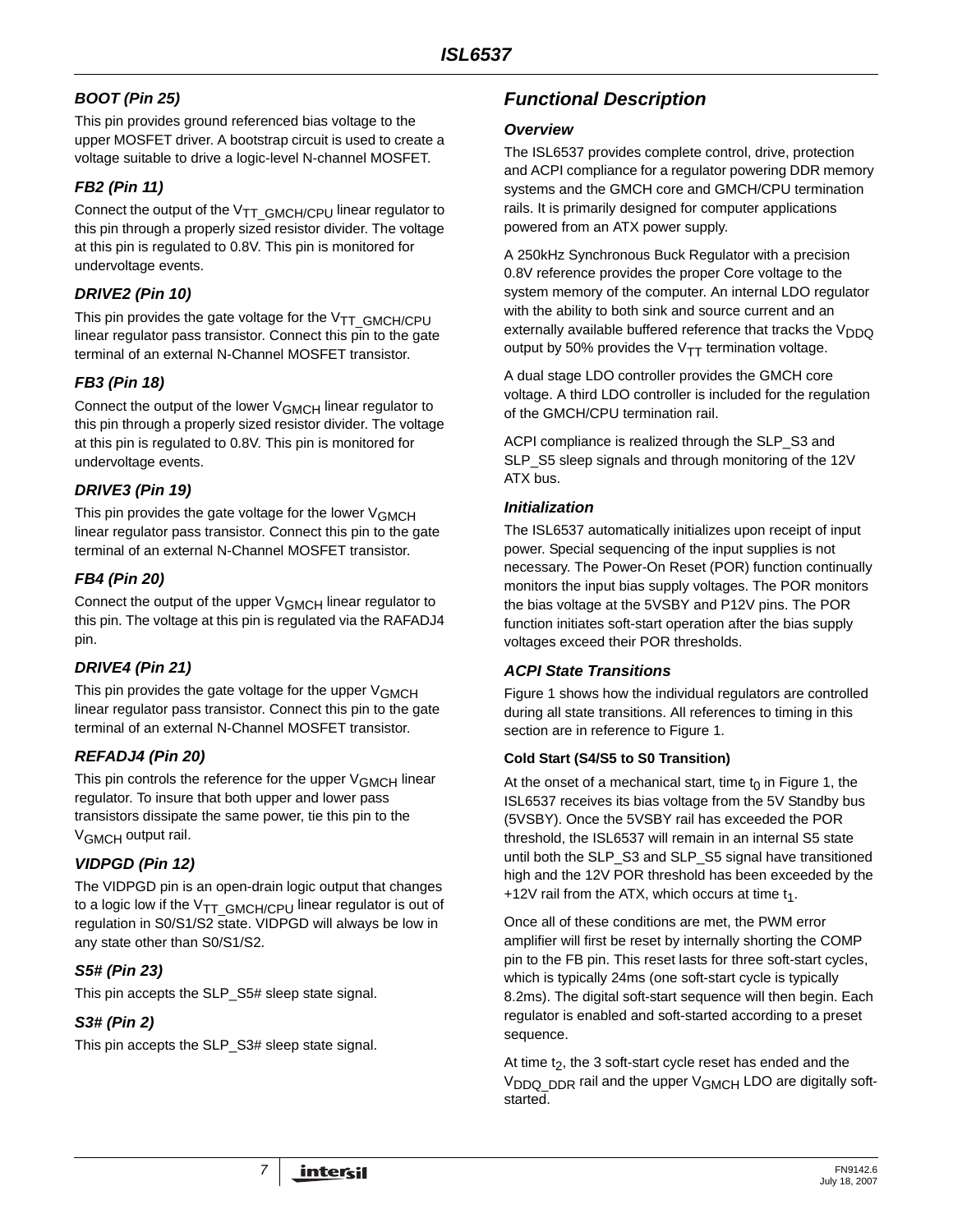*8* <u>intersil</u>



لاحتلال المسافرة المسافرة المسافرة المسافرة المسافرة المسافرة المسافرة المسافرة المسافرة المسافرة المسافرة الم<br>المسافرة المسافرة المسافرة المسافرة المسافرة المسافرة المسافرة المسافرة المسافرة المسافرة المسافرة المسافرة ال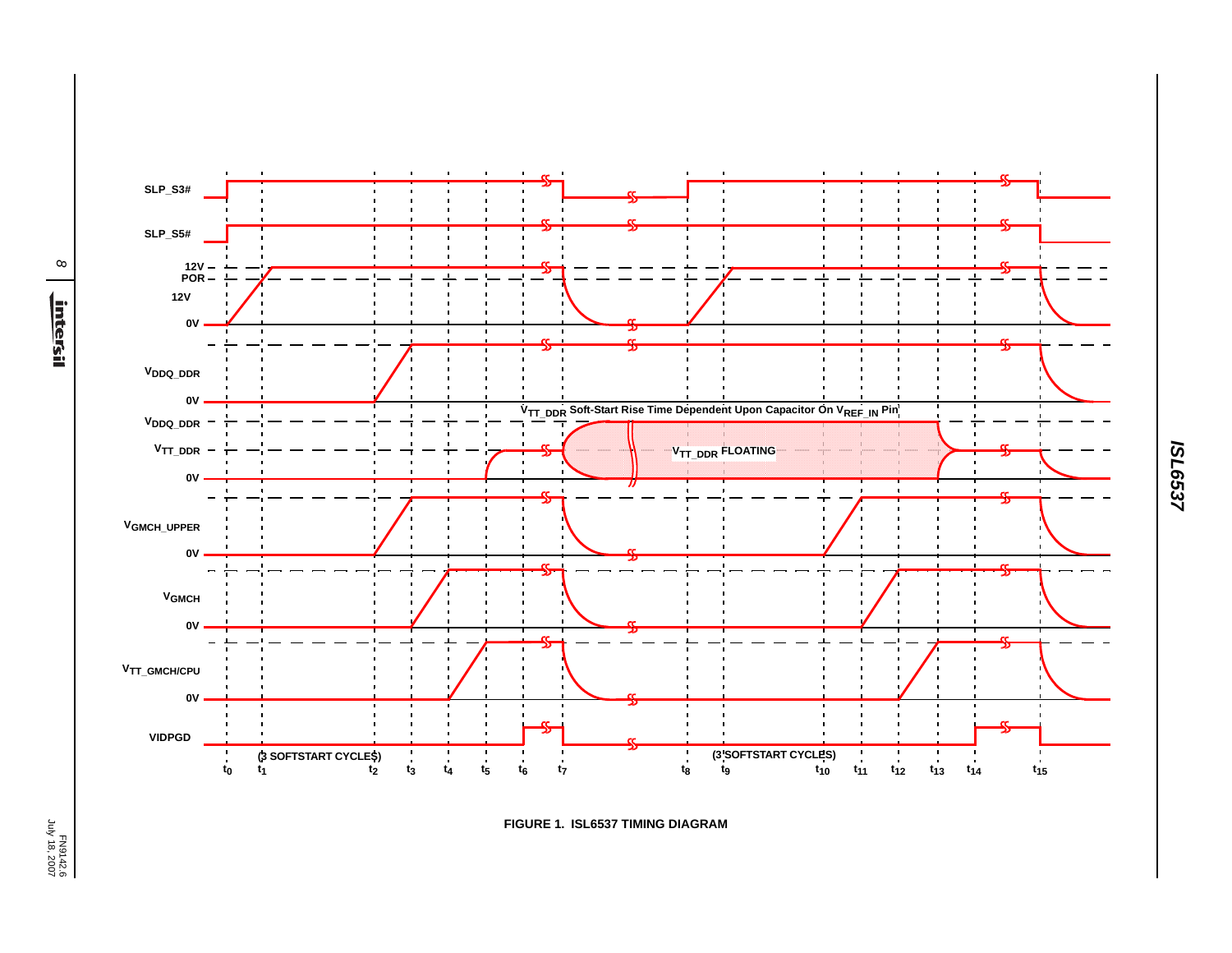The digital soft-start for the PWM regulator is accomplished by clamping the error amplifier reference input to a level proportional to the internal digital soft-start voltage. As the softstart voltage slews up, the PWM comparator generates PHASE pulses of increasing width that charge the output capacitor(s). This method provides a rapid and controlled output voltage rise.

The linear regulators, with the exception of the internal V<sub>TT\_DDR</sub> LDO, are soft-started in a similar manner. The error amplifier reference is clamped to the internal digital soft-start voltage. As the soft-start voltage ramps up, the respective DRIVE pin voltages increase, thus enhancing the N-MOSFETs and charging the output capacitors in a controlled manner.

At time  $t_3$ , the  $V_{DDQ-DDR}$  and upper  $V_{GMCH}$  LDO output rails are in regulation and the lower V<sub>GMCH</sub> LDO is softstarted. At time  $t_4$ , the  $V_{GMCH}$  rail is in regulation and the  $V_{TT}$  GMCH/CPU linear regulator is soft-started. At time t<sub>5</sub>, the V<sub>TT</sub> GMCH/CPU rail is in regulation and the V<sub>TT</sub> DDR internal regulator is soft-started.

The  $V_{TT}$  <sub>DDR</sub> LDO soft-starts in a manner unlike the other regulators. When the  $V_{TT}$   $DDR$  regulator is disabled, the reference is internally shorted to the  $V_{TT}$   $_{\text{DDR}}$  output. This allows the termination voltage to float during the S3 sleep state. When the ISL6537 enables the  $V_{TT\_DDR}$  regulator or enters S0 state from a sleep state, this short is released and the internal divide down resistors which set the  $V_{TT}$   $DDR$ voltage to 50% of  $V<sub>DDQ</sub>$   $DDR$  will provide a controlled voltage rise on the capacitor that is tied to the VREF\_IN pin. The voltage on this capacitor is the reference for the  $V_{TT}$  <sub>DDR</sub> regulator and the output will track it as it settles to 50% of the  $V<sub>DDQ</sub>$  voltage. The combination of the internal resistors and the  $V_{REF\_IN}$  capacitor will determine the rise time of the  $V_{TT}$  <sub>DDR</sub> regulator (see the Functional Pin Description section for proper sizing of the VREF\_IN capacitor).

At time  $t_6$ , a full soft-start cycle has passed from the time that the  $V_{TT}$  <sub>DDR</sub> regulator was enabled. At this time the VIDPGD comparator is enabled. Once enabled if the V<sub>TT\_GMCH/CPU</sub> output is within regulation, the VIDPGD pin will be forced to a high impedance state.

#### **Active to Sleep (S0 to S3 Transition)**

When SLP\_S3 goes LOW with SLP\_S5 still HIGH, the ISL6537 will disable all the regulators except for the  $V_{\text{DDO}}$ regulator, which is continually supplied by the 5VDUAL rail. VIDPGD will also transition LOW. When  $V_{TT}$  is disabled, the internal reference for the  $V_{TT}$  regulator is internally shorted to the V<sub>TT</sub> rail. This allows the V<sub>TT</sub> rail to float. When floating, the voltage on the  $V_{TT}$  rail will depend on the leakage characteristics of the memory and MCH I/O pins. It is important to note that the  $V_{TT}$  rail may not bleed down to 0V. Figure 1 shows how the individual regulators are affected by the S3 state at time t<sub>7</sub>.

#### **Sleep to Active (S3 to S0 Transition)**

When SLP\_S3 transitions from LOW to HIGH with SLP\_S5 held HIGH and after the 12V rail exceeds POR, the ISL6537 will initiate the soft-start sequence. This sequence is very similar to the mechanical start soft-start sequencing. The transition from S3 to S0 is represented in Figure 1 between times t<sub>8</sub> and  $t_{14}$ .

At time  $t_8$ , the SLP\_S3 signal transitions HIGH. This enables the ATX, which brings up the 12V rail. At time t<sub>9</sub>, the 12V rail has exceeded the POR threshold and the ISL6537 enters a reset mode that lasts for 3 soft-start cycles. At time  $t_{10}$ , the 3 soft-start cycle reset is ended and the individual regulators are enabled and soft-started in the same sequence as the mechanical cold start sequence, with the exception that the  $V<sub>DDO</sub>$  regulator is already enabled and in regulation.

#### **Active to Shutdown (S0 to S5 Transition)**

When the system transitions from active, S0, state to shutdown, S4/S5, state, the ISL6537 IC disables all regulators and forces the VIDPGD pin LOW. This transition is represented on Figure 1 at time  $t_{15}$ .

#### *Fault Protection*

The ISL6537 monitors the  $V_{DDO}$  regulator for under and overvoltage events. The V<sub>DDQ</sub> regulator also has overcurrent protection. The internal  $V_{TT}$   $_{\text{DDR}}$  LDO regulator is monitored for under and overvoltage events. All other regulators are monitored for undervoltage events.

An overvoltage event on either the V<sub>DDQ</sub> or V<sub>TT</sub> DDR regulator will cause an immediate shutdown of all regulators. This can only be cleared by toggling the SLP\_S5 signal such that the system enters the S5 sleep state and then transitions back to the active, S0, state.

If a regulator experiences any other fault condition (an undervoltage or an overcurrent on  $V_{DDQ}$ ), then that regulator, and only that regulator, will be disabled and an internal fault counter will be incremented by 1. If the disabled regulator is used as the input for another regulator, then that cascoded regulator will also experience a fault condition due to a loss of input. The cascoded regulator will be disabled and the fault counter incremented by 1.

At every fault occurrence, the internal fault counter is incremented by 1 and an internal Fault Reset Counter is cleared to zero. The Fault Reset Counter will increment once for every clock cycle (1 clock cycle is typically 1/250kHz, or 4μs). If the Fault Reset Counter reaches a count of 16384 before another fault occurs, then the Fault Counter is cleared to 0. If a fault occurs prior to the Fault Reset Counter reaching a count of 16384, then the Fault Reset Counter is set back to zero.

The ISL6537 will immediately shut down when the Fault Counter reaches a count of 4 when the system is restarting from an S5 state into the active, or S0, state. The ISL6537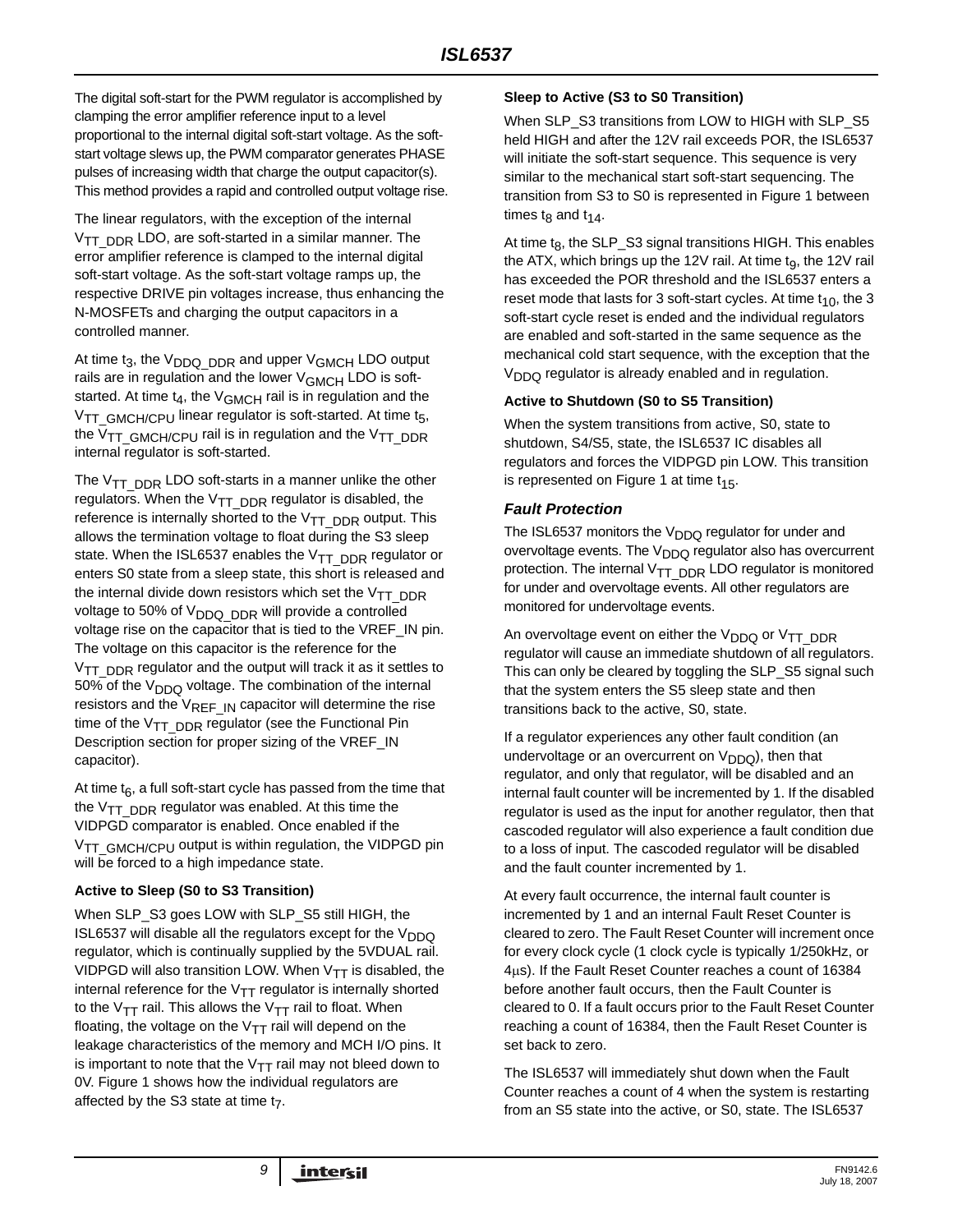will immediately shut down when the Fault Counter reaches a count of 5 at any other time.

The 16384 counts that are required to reset the Fault Reset Counter represent 8 soft-start cycles, as one soft-start cycle is 2048 clock cycles. This allows the ISL6537 to attempt at least one full soft-start sequence to restart the faulted regulators.

When attempting to restart a faulted regulator, the ISL6537 will follow the preset start up sequencing. If a regulator is already in regulation, then it will not be affected by the start up sequencing.

#### *VDDQ Overcurrent Protection*

The overcurrent function protects the switching converter from a shorted output by using the upper MOSFET on-resistance,  $r_{DS(ON)}$ , to monitor the current. This method enhances the converter's efficiency and reduces cost by eliminating a current sensing resistor.

The overcurrent function cycles the soft-start function in a hiccup mode to provide fault protection. A resistor  $(R_{OCSFT})$ programs the overcurrent trip level (see Typical Application diagrams on pages 3 and 4). An internal 20μA (typical) current sink develops a voltage across  $R_{OCSFT}$  that is referenced to the converter input voltage. When the voltage across the upper MOSFET (also referenced to the converter input voltage) exceeds the voltage across  $R_{OCSET}$ , the overcurrent function initiates a soft-start sequence. The initiation of softstart may affect other regulators. The  $V_{TT}$   $_{\text{DDR}}$  regulator is directly affected as it receives it's reference and input from V<sub>DDQ</sub>.

The overcurrent function will trip at a peak inductor current  $(I_{PEAK})$  determined by:

$$
I_{PEAK} = \frac{I_{OCSET} \times R_{OCSET}}{r_{DS(ON)}}
$$
 (EQ. 3)

where  $I_{OCSET}$  is the internal OCSET current source (20μA typical). The OC trip point varies mainly due to the MOSFET  $r_{DS(ON)}$  variations. To avoid overcurrent tripping in the normal operating load range, find the ROCSET resistor from the equation above with:

- 1. The maximum  $r_{DS(ON)}$  at the highest junction temperature.
- 2. The minimum  $I_{OCSFT}$  from the specification table.
- 3. Determine  $I_{PEAK}$  for  $I_{PEAK} > I_{OUT(MAX)} + \frac{(\Delta I)}{2}$ , where  $\Delta I$  is the output inductor ripple current.

For an equation for the ripple current see the section under component guidelines titled 'Output Inductor Selection'.

A small ceramic capacitor should be placed in parallel with ROCSET to smooth the voltage across ROCSET in the presence of switching noise on the input voltage.

#### *Thermal Protection (S0/S3 State)*

If the ISL6537 IC junction temperature reaches a nominal temperature of +140°C, all regulators will be disabled. The ISL6537 will not re-enable the outputs until the junction temperature drops below +110°C and either the bias voltage is toggled in order to initiate a POR or the SLP\_S5 signal is forced LOW and then back to HIGH.

#### *Shoot-Through Protection*

A shoot-through condition occurs when both the upper and lower MOSFETs are turned on simultaneously, effectively shorting the input voltage to ground. To protect from a shootthrough condition, the ISL6537 incorporates specialized circuitry on the  $V<sub>DDQ</sub>$  regulator which insures that complementary MOSFETs are not ON simultaneously.

The adaptive shoot-through protection utilized by the  $V_{DDQ}$ regulator looks at the lower gate drive pin, LGATE, and the upper gate drive pin, UGATE, to determine whether a MOSFET is ON or OFF. If the voltage from UGATE or from LGATE to GND is less than 0.8V, then the respective MOSFET is defined as being OFF and the other MOSFET is allowed to turned ON. This method allows the  $V_{DDO}$ regulator to both source and sink current.

Since the voltage of the MOSFET gates are being measured to determine the state of the MOSFET, the designer is encouraged to consider the repercussions of introducing external components between the gate drivers and their respective MOSFET gates before actually implementing such measures. Doing so may interfere with the shootthrough protection.

# *Application Guidelines*

#### *Layout Considerations*

Layout is very important in high frequency switching converter design. With power devices switching efficiently at 250kHz, the resulting current transitions from one device to another cause voltage spikes across the interconnecting impedances and parasitic circuit elements. These voltage spikes can degrade efficiency, radiate noise into the circuit, and lead to device overvoltage stress. Careful component layout and printed circuit board design minimizes these voltage spikes.

As an example, consider the turn-off transition of the control MOSFET. Prior to turn-off, the MOSFET is carrying the full load current. During turn-off, current stops flowing in the MOSFET and is picked up by the lower MOSFET. Any parasitic inductance in the switched current path generates a large voltage spike during the switching interval. Careful component selection, tight layout of the critical components, and short, wide traces minimizes the magnitude of voltage spikes.

There are two sets of critical components in the ISL6537 switching converter. The switching components are the most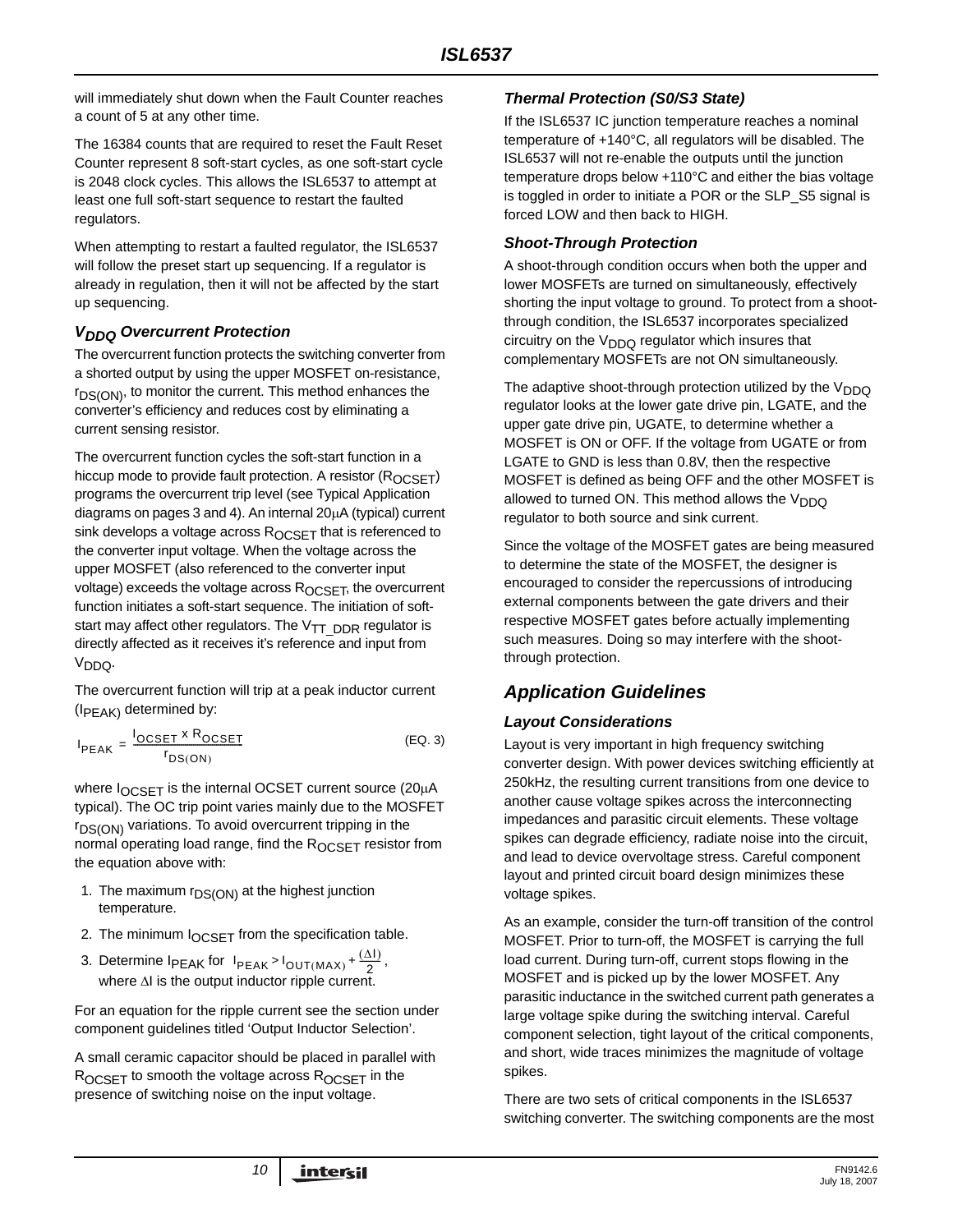critical because they switch large amounts of energy, and therefore tend to generate large amounts of noise. Next are the small signal components which connect to sensitive nodes or supply critical bypass current and signal coupling.

A multi-layer printed circuit board is recommended. Figure 2 shows the connections of the critical components in the converter. Note that capacitors  $C_{IN}$  and  $C_{OUT}$  could each represent numerous physical capacitors. Dedicate one solid layer, usually a middle layer of the PC board, for a ground plane and make all critical component ground connections with vias to this layer. Dedicate another solid layer as a power plane and break this plane into smaller islands of common voltage levels. Keep the metal runs from the PHASE terminals to the output inductor short. The power plane should support the input power and output power nodes. Use copper filled polygons on the top and bottom circuit layers for the phase nodes. Use the remaining printed circuit layers for small signal wiring. The wiring traces from the GATE pins to the MOSFET gates should be kept short and wide enough to easily handle the 1A of drive current.

In order to dissipate heat generated by the internal  $V_{TT}$ LDO, the ground pad, pin 29, should be connected to the internal ground plane through at least four vias. This allows the heat to move away from the IC and also ties the pad to the ground plane through a low impedance path.

The switching components should be placed close to the ISL6537 first. Minimize the length of the connections between the input capacitors,  $C_{\text{IN}}$ , and the power switches by placing them nearby. Position both the ceramic and bulk input capacitors as close to the upper MOSFET drain as possible. Position the output inductor and output capacitors between the upper and lower MOSFETs and the load.

The critical small signal components include any bypass capacitors, feedback components, and compensation components. Place the PWM converter compensation components close to the FB and COMP pins. The feedback resistors should be located as close as possible to the FB pin with vias tied straight to the ground plane as required.

#### *Feedback Compensation - PWM Buck Converter*

Figure 3 highlights the voltage-mode control loop for a synchronous-rectified buck converter. The output voltage  $(V<sub>OUT</sub>)$  is regulated to the Reference voltage level. The error amplifier output  $(V_{F/A})$  is compared with the oscillator (OSC) triangular wave to provide a pulse-width modulated (PWM) wave with an amplitude of  $V_{IN}$  at the PHASE node. The PWM wave is smoothed by the output filter ( $L<sub>O</sub>$  and  $C<sub>O</sub>$ ).

The modulator transfer function is the small-signal transfer function of  $V_{\text{OUT}}/V_{\text{F/A}}$ . This function is dominated by a DC Gain and the output filter ( $L<sub>O</sub>$  and  $C<sub>O</sub>$ ), with a double pole break frequency at  $F_{LC}$  and a zero at  $F_{ESR}$ . The DC Gain of the modulator is simply the input voltage  $(V_{1N})$  divided by the peak-to-peak oscillator voltage ΔV<sub>OSC</sub>.



**FIGURE 2. PRINTED CIRCUIT BOARD POWER PLANES AND ISLANDS**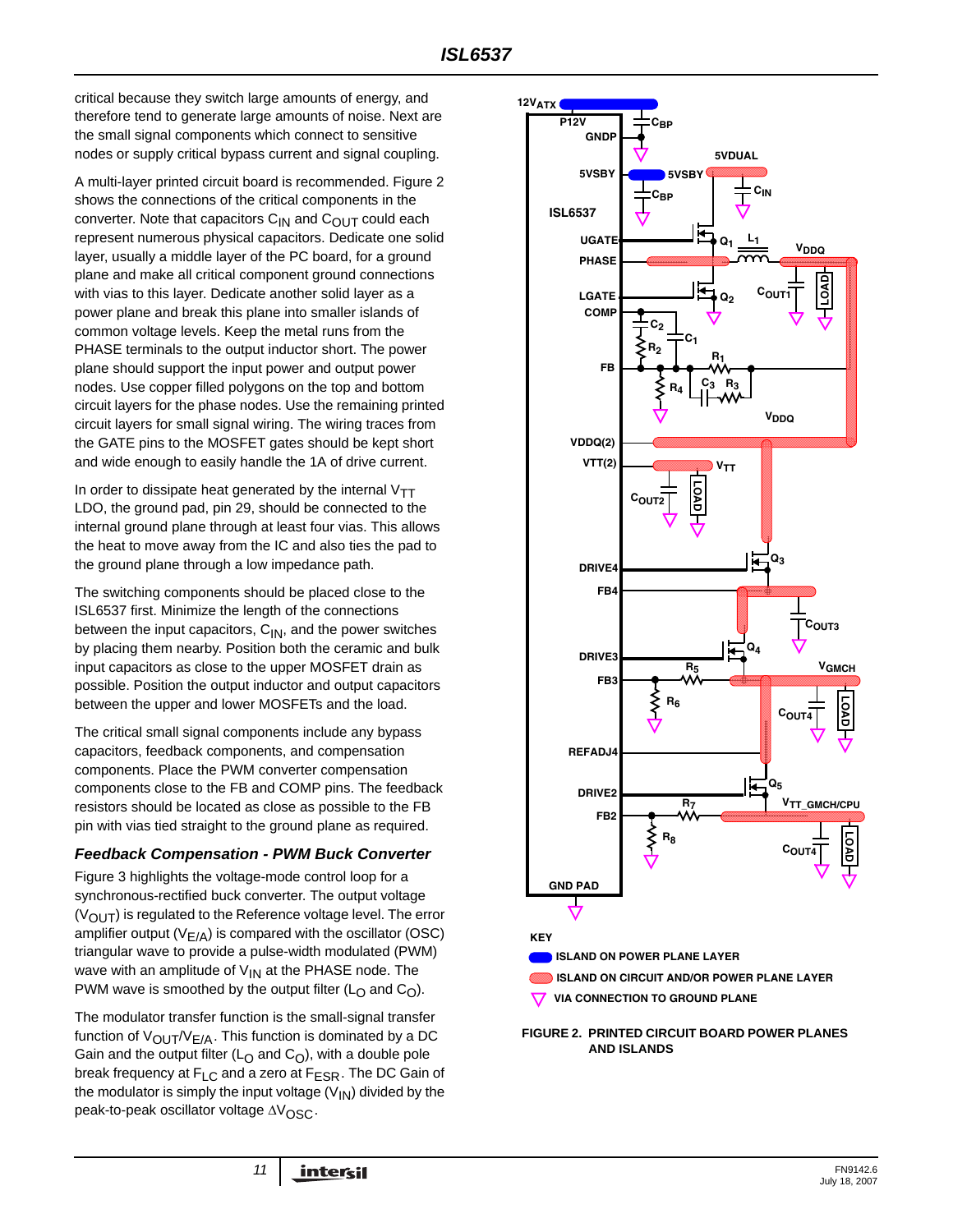

**FIGURE 3. VOLTAGE-MODE BUCK CONVERTER COMPENSATION DESIGN AND OUTPUT VOLTAGE SELECTION**

#### *Modulator Break Frequency Equations*

$$
F_{LC} = \frac{1}{2\pi \times \sqrt{L_0 \times C_0}}
$$
  
 
$$
F_{ESR} = \frac{1}{2\pi \times ESR \times C_0}
$$
 (EQ. 4)

The compensation network consists of the error amplifier (internal to the ISL6537) and the impedance networks  $Z_{IN}$ and  $Z_{FR}$ . The goal of the compensation network is to provide a closed loop transfer function with the highest 0dB crossing frequency ( $f_{OdB}$ ) and adequate phase margin. Phase margin is the difference between the closed loop phase at  $f_{0dB}$  and 180 degrees. The equations below relate the compensation network's poles, zeros and gain to the components  $(R_1, R_2, R_3)$  $R_3, C_1, C_2$ , and  $C_3$ ) in Figure 5. Use these guidelines for locating the poles and zeros of the compensation network:

- 1. Pick Gain  $(R_2/R_1)$  for desired converter bandwidth.
- 2. Place  $1<sup>ST</sup>$  Zero Below Filter's Double Pole (~75% F<sub>LC</sub>).
- 3. Place 2<sup>ND</sup> Zero at Filter's Double Pole.
- 4. Place 1<sup>ST</sup> Pole at the ESR Zero.
- 5. Place 2ND Pole at Half the Switching Frequency.
- 6. Check Gain against Error Amplifier's Open-Loop Gain.
- 7. Estimate Phase Margin Repeat if Necessary.

#### *Compensation Break Frequency Equations*

$$
F_{Z1} = \frac{1}{2\pi \times R_2 \times C_1}
$$
  
\n
$$
F_{P1} = \frac{1}{2\pi \times R_2 \times \left(\frac{C_1 \times C_2}{C_1 + C_2}\right)}
$$
  
\n
$$
F_{Z2} = \frac{1}{2\pi \times (R_1 + R_3) \times C_3}
$$
  
\n
$$
F_{P2} = \frac{1}{2\pi \times R_3 \times C_3}
$$
  
\n
$$
(EQ. 5)
$$

Figure 4 shows an asymptotic plot of the DC/DC converter's gain vs. frequency. The actual Modulator Gain has a high gain peak due to the high Q factor of the output filter and is not shown in Figure 4. Using the above guidelines should give a Compensation Gain similar to the curve plotted. The open loop error amplifier gain bounds the compensation gain. Check the compensation gain at  $F_{P2}$  with the capabilities of the error amplifier. The Closed Loop Gain is constructed on the graph of Figure 4 by adding the Modulator Gain (in dB) to the Compensation Gain (in dB). This is equivalent to multiplying the modulator transfer function to the compensation transfer function and plotting the gain.

The compensation gain uses external impedance networks  $Z_{FR}$  and  $Z_{IN}$  to provide a stable, high bandwidth (BW) overall loop. A stable control loop has a gain crossing with -20dB/decade slope and a phase margin greater than 45 degrees. Include worst case component variations when determining phase margin.



**FIGURE 4. ASYMPTOTIC BODE PLOT OF CONVERTER GAIN**

#### *Output Voltage Selection*

The output voltage of the all the external voltage regulators converter can be programmed to any level between their individual input voltage and the internal reference, 0.8V. An external resistor divider is used to scale the output voltage relative to the reference voltage and feed it back to the inverting input of the error amplifier, refer to the Typical Application on page 3.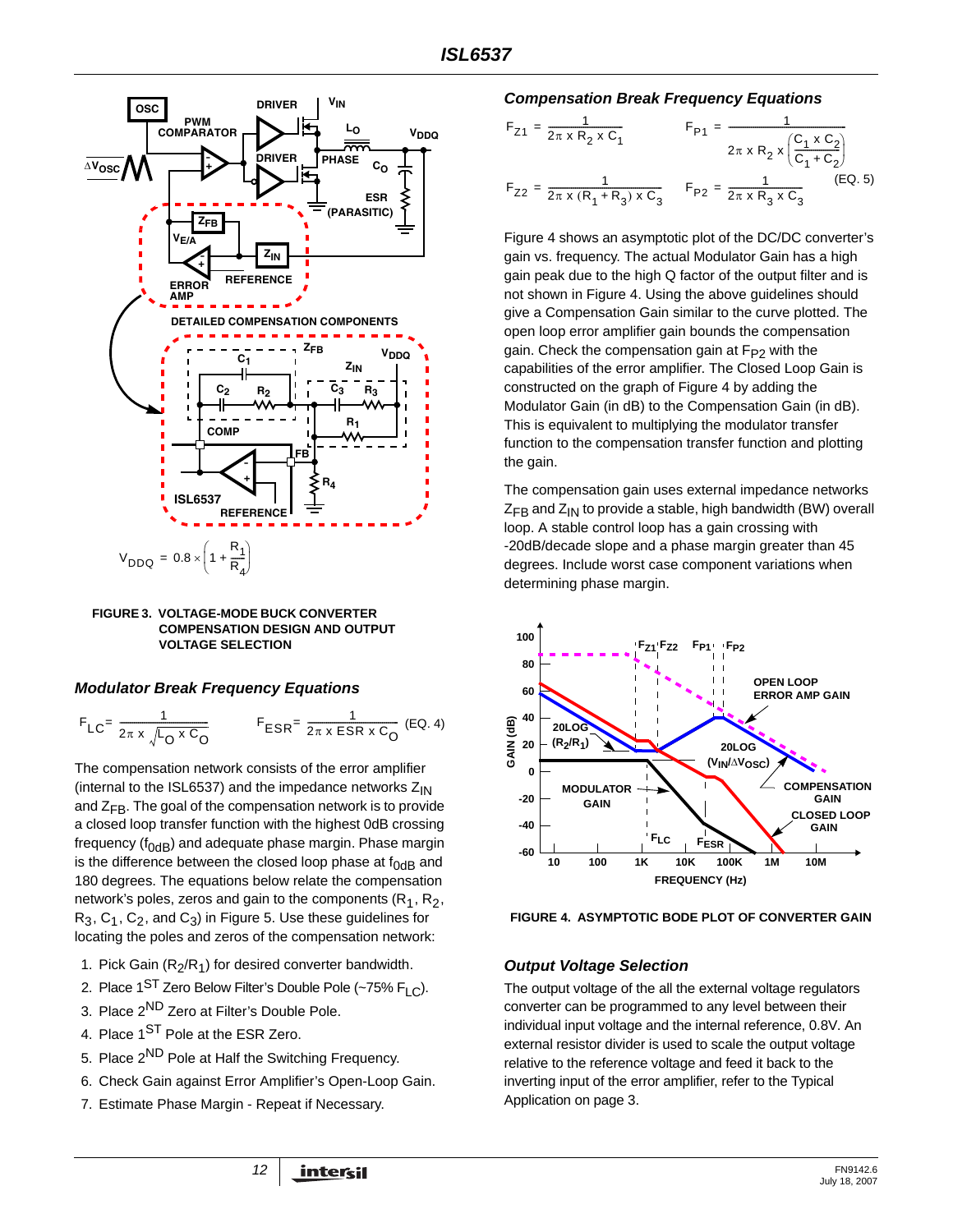The output voltage programming resistor will depend on the value chosen for the feedback resistor and the desired output voltage of the particular regulator.

$$
R4 = \frac{R1 \times 0.8V}{V_{DDQ} - 0.8V}
$$
  

$$
R6 = \frac{R5 \times 0.8V}{V_{GMCH} - 0.8V}
$$
 (EQ. 6)

 $R8 = \frac{R7 \times 0.8 \text{V}}{\text{VT\_GMCH/CPU}} - 0.8 \text{V}$ 

If the output voltage desired is 0.8V, simply route the output voltage back to the respective FB pin through the feedback resistor and do not populate the output voltage programming resistor.

The output voltage for the internal  $V_{TT}$  DDR linear regulator is set internal to the ISL6537 to track the  $V_{DDQ}$  voltage by 50%. There is no need for external programming resistors.

# *Component Selection Guidelines*

#### *Output Capacitor Selection - PWM Buck Converter*

An output capacitor is required to filter the inductor current and supply the load transient current. The filtering requirements are a function of the switching frequency and the ripple current. The load transient requirements are a function of the slew rate (di/dt) and the magnitude of the transient load current. These requirements are generally met with a mix of capacitors and careful layout.

DDR memory systems are capable of producing transient load rates above 1A/ns. High frequency capacitors initially supply the transient and slow the current load rate seen by the bulk capacitors. The bulk filter capacitor values are generally determined by the ESR (Effective Series Resistance) and voltage rating requirements rather than actual capacitance requirements.

High frequency decoupling capacitors should be placed as close to the power pins of the load as physically possible. Be careful not to add inductance in the circuit board wiring that could cancel the usefulness of these low inductance components. Consult with the manufacturer of the load on specific decoupling requirements.

Use only specialized low-ESR capacitors intended for switching-regulator applications for the bulk capacitors. The bulk capacitor's ESR will determine the output ripple voltage and the initial voltage drop after a high slew-rate transient. An aluminum electrolytic capacitor's ESR value is related to the case size with lower ESR available in larger case sizes. However, the Equivalent Series Inductance (ESL) of these capacitors increases with case size and can reduce the usefulness of the capacitor to high slew-rate transient loading. Unfortunately, ESL is not a specified parameter. Work with your capacitor supplier and measure the capacitor's

impedance with frequency to select a suitable component. In most cases, multiple electrolytic capacitors of small case size perform better than a single large case capacitor.

#### *Output Capacitor Selection - LDO Regulators*

The output capacitors used in LDO regulators are used to provide dynamic load current. The amount of capacitance and type of capacitor should be chosen with this criteria in mind.

#### *Output Inductor Selection*

The output inductor is selected to meet the output voltage ripple requirements and minimize the converter's response time to the load transient. The inductor value determines the converter's ripple current and the ripple voltage is a function of the ripple current. The ripple voltage and current are approximated by the following equations:

$$
\Delta I = \frac{V_{IN} - V_{OUT}}{Fs \times L} \times \frac{V_{OUT}}{V_{IN}} \qquad \Delta V_{OUT} = \Delta I \times ESR \qquad (EQ. 7)
$$

Increasing the value of inductance reduces the ripple current and voltage. However, the large inductance values reduce the converter's response time to a load transient.

One of the parameters limiting the converter's response to a load transient is the time required to change the inductor current. Given a sufficiently fast control loop design, the ISL6537 will provide either 0% or 100% duty cycle in response to a load transient. The response time is the time required to slew the inductor current from an initial current value to the transient current level. During this interval the difference between the inductor current and the transient current level must be supplied by the output capacitor. Minimizing the response time can minimize the output capacitance required.

The response time to a transient is different for the application of load and the removal of load. The following equations give the approximate response time interval for application and removal of a transient load:

$$
t_{RISE} = \frac{L \times I_{TRAN}}{V_{IN} \cdot V_{OUT}}
$$
  $t_{FALL} = \frac{L \times I_{TRAN}}{V_{OUT}}$  (EQ. 8)

where:  $I_{\text{TRAN}}$  is the transient load current step,  $t_{\text{RISE}}$  is the response time to the application of load, and  $t_{FAII}$  is the response time to the removal of load. The worst case response time can be either at the application or removal of load. Be sure to check both of these equations at the minimum and maximum output levels for the worst case response time.

#### *Input Capacitor Selection - PWM Buck Converter*

Use a mix of input bypass capacitors to control the voltage overshoot across the MOSFETs. Use small ceramic capacitors for high frequency decoupling and bulk capacitors to supply the current needed each time the upper MOSFET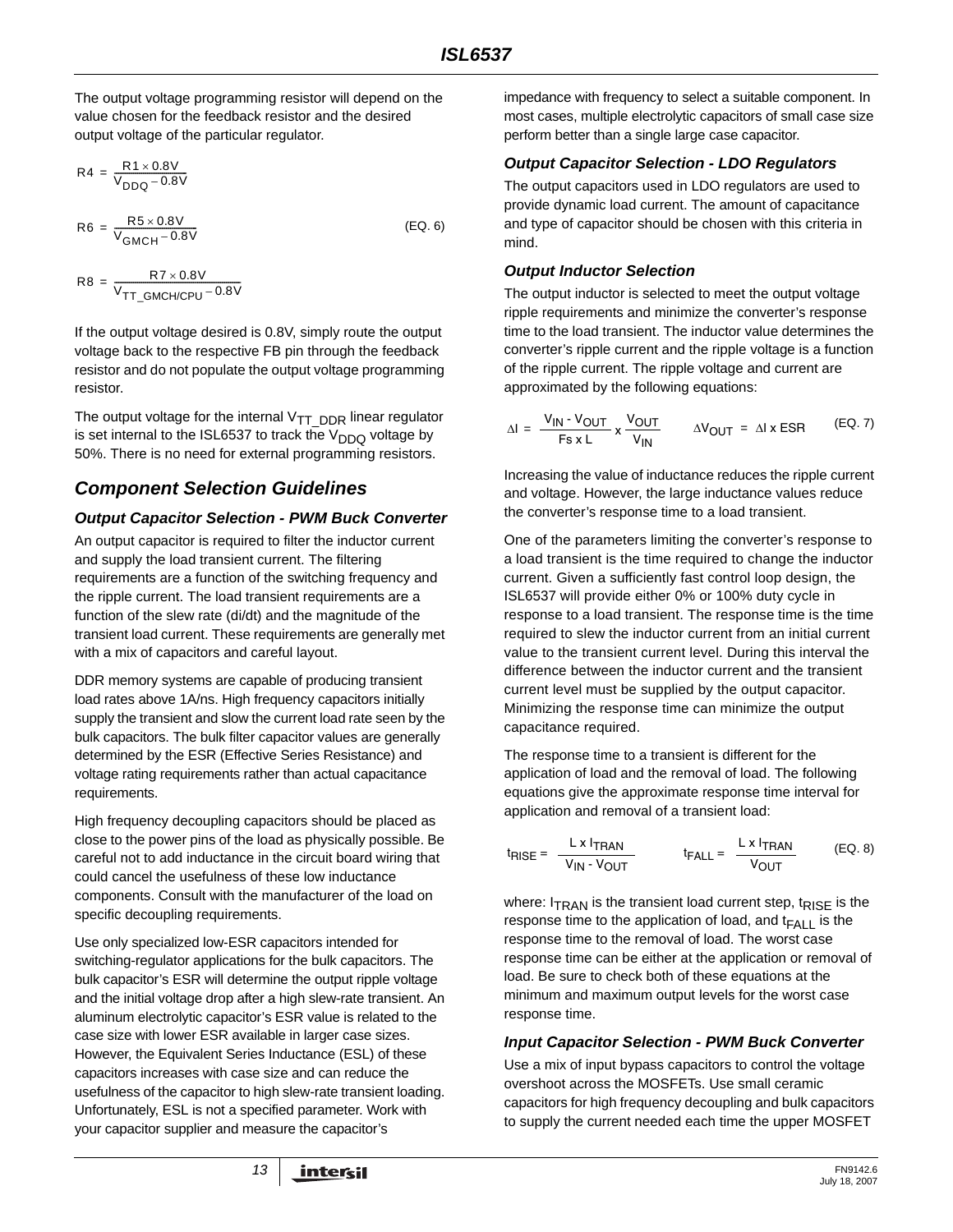turns on. Place the small ceramic capacitors physically close to the MOSFETs and between the drain of upper MOSFET and the source of lower MOSFET.

The important parameters for the bulk input capacitance are the voltage rating and the RMS current rating. For reliable operation, select bulk capacitors with voltage and current ratings above the maximum input voltage and largest RMS current required by the circuit. Their voltage rating should be at least 1.25 times greater than the maximum input voltage, while a voltage rating of 1.5 times is a conservative guideline. For most cases, the RMS current rating requirement for the input capacitor of a buck regulator is approximately 1/2 the DC load current.

The maximum RMS current required by the regulator may be closely approximated through the following equation:

$$
I_{RMS_{MAX}} = \sqrt{\frac{V_{OUT}}{V_{IN}} \times \left(I_{OUT_{MAX}}^2 + \frac{1}{12} \times \left(\frac{V_{IN} - V_{OUT}}{L \times f_s} \times \frac{V_{OUT}}{V_{IN}}\right)^2\right)}
$$
(EQ. 9)

For a through hole design, several electrolytic capacitors may be needed. For surface mount designs, solid tantalum capacitors can be used, but caution must be exercised with regard to the capacitor surge current rating. These capacitors must be capable of handling the surge-current at power-up. Some capacitor series available from reputable manufacturers are surge current tested.

#### *MOSFET Selection - PWM Buck Converter*

The ISL6537 requires 2 N-Channel power MOSFETs for switching power and a third MOSFET to block backfeed from  $V<sub>D</sub>$  to the Input in S3 Mode. These should be selected based upon  $r_{DS(ON)}$ , gate supply requirements, and thermal management requirements.

In high-current applications, the MOSFET power dissipation, package selection and heatsink are the dominant design factors. The power dissipation includes two loss components; conduction loss and switching loss. The conduction losses are the largest component of power dissipation for both the upper and the lower MOSFETs. These losses are distributed between the two MOSFETs according to duty factor. The switching losses seen when sourcing current will be different from the switching losses seen when sinking current. When sourcing current, the upper MOSFET realizes most of the switching losses. The lower switch realizes most of the switching losses when the

converter is sinking current (see the equations below). These equations assume linear voltage-current transitions and do not adequately model power loss due the reverserecovery of the upper and lower MOSFET's body diode. The gate-charge losses are dissipated in part by the ISL6537 and do not significantly heat the MOSFETs. However, large gatecharge increases the switching interval,  $t_{SW}$  which increases the MOSFET switching losses. Ensure that both MOSFETs are within their maximum junction temperature at high ambient temperature by calculating the temperature rise according to package thermal-resistance specifications. A separate heatsink may be necessary depending upon MOSFET power, package type, ambient temperature and air flow.

Approximate Losses while Sourcing current

$$
P_{\text{UPPER}} = 10^{2} \times r_{DS(ON)} \times D + \frac{1}{2} \cdot 10 \times V_{\text{IN}} \times t_{SW} \times t_{s}
$$
  
 
$$
P_{\text{LOWER}} = 10^{2} \times r_{DS(ON)} \times (1 - D)
$$

Approximate Losses while Sinking current

(EQ.10)  
\n
$$
P_{\text{UPPER}} = 10^2 \times r_{DS(\text{ON})} \times D
$$
\n
$$
P_{\text{LOWER}} = 10^2 \times r_{DS(\text{ON})} \times (1 - D) + \frac{1}{2} \cdot 10 \times V_{\text{IN}} \times t_{\text{SW}} \times t_{\text{s}}
$$
\nWhere: D is the duty cycle =  $V_{\text{OUT}} / V_{\text{IN}}$ ,

 $t<sub>SW</sub>$  is the combined switch ON and OFF time, and  $f_s$  is the switching frequency.

#### *MOSFET Selection - LDO*

The main criteria for selection of the linear regulator pass transistor is package selection for efficient removal of heat. Select a package and heatsink that maintains the junction temperature below the rating with a maximum expected ambient temperature.

The power dissipated in the linear regulator is:

$$
P_{\text{LINEAR}} \cong I_0 \times (V_{\text{IN}} - V_{\text{OUT}}) \tag{Eq.11}
$$

where  $I_{\Omega}$  is the maximum output current and  $V_{\text{OUT}}$  is the nominal output voltage of the linear regulator.